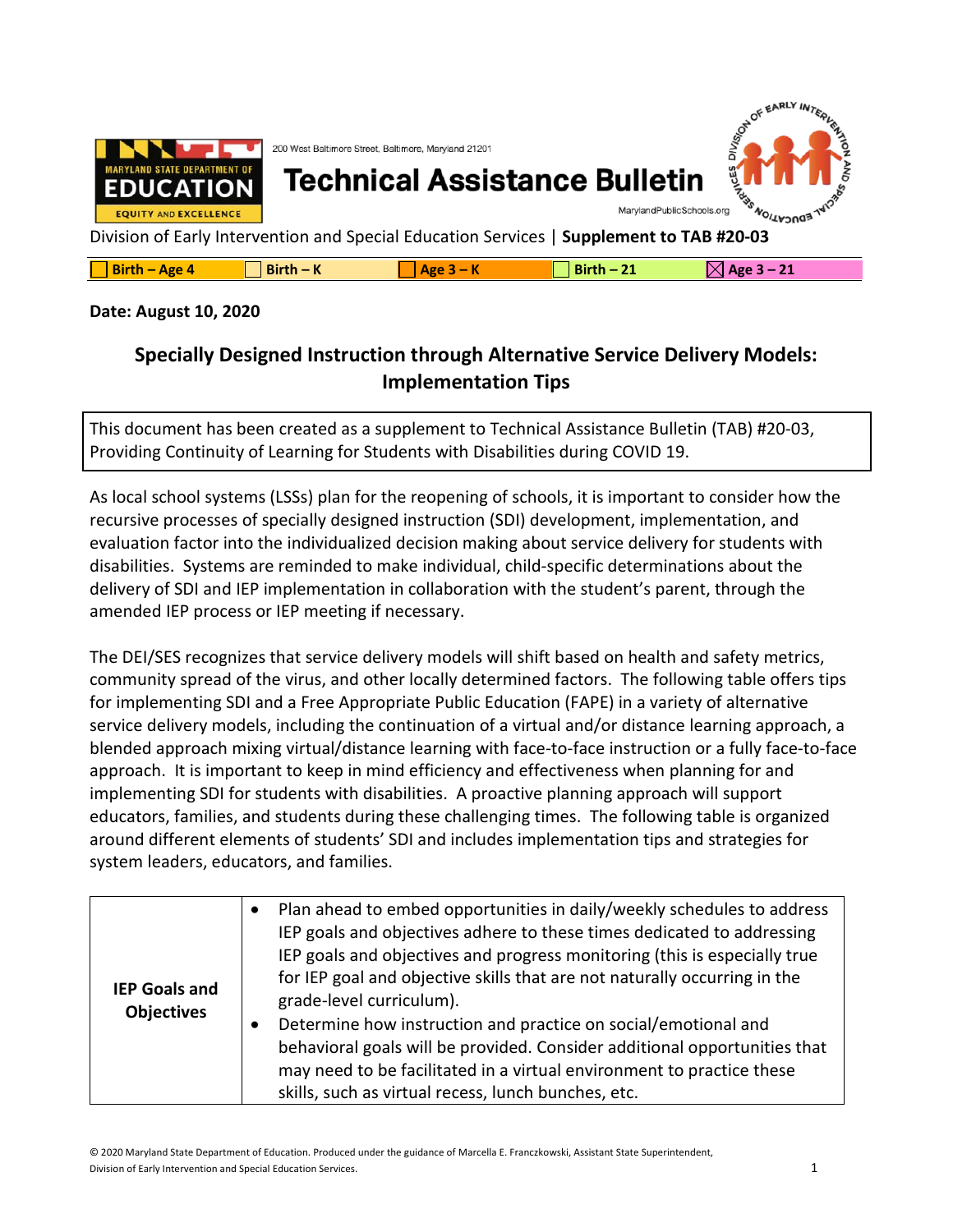|                          | Consider how exit tickets or questions of the day used in synchronous<br>$\bullet$                                                     |
|--------------------------|----------------------------------------------------------------------------------------------------------------------------------------|
|                          | opportunities can be individualized as a "built-in" data collection tool on                                                            |
|                          | IEP goals and objectives.                                                                                                              |
|                          | If a hybrid model is in place, consider ways to address IEP goals during<br>$\bullet$                                                  |
|                          | face-to-face instruction with additional practice opportunities during                                                                 |
|                          | distance learning activities, if needed.                                                                                               |
|                          | Utilize support staff (paraeducators, instructional assistants) to progress-<br>$\bullet$                                              |
|                          | monitor IEP goals and document them on pre-loaded data collection                                                                      |
|                          | sheets.                                                                                                                                |
|                          | Test the use of different accommodations across environments and<br>$\bullet$                                                          |
|                          | make adjustments based on the context and student response/family                                                                      |
|                          | input.                                                                                                                                 |
|                          | Pre-load social stories at the beginning of synchronous learning<br>$\bullet$                                                          |
|                          | opportunities that would serve as a prompt traditionally provided in                                                                   |
|                          | person during face-to-face instruction.                                                                                                |
| <b>Accommodations</b>    | Obtain information from families about what may exist in the home and<br>$\bullet$                                                     |
| and                      | serve the same purpose as a specific support in the school environment                                                                 |
| Supplementary            | (i.e., Can LEGOs be used instead of manipulatives? Can assignments be                                                                  |
| <b>Aids</b>              | pre-loaded and sent to the student in advance to use a tablet or phone                                                                 |
|                          | to read aloud?)                                                                                                                        |
|                          | Create videos modeling the use of accommodations and supplementary<br>$\bullet$                                                        |
|                          | aids for families.                                                                                                                     |
|                          | Plan ahead as school operations change, and explicitly teach students<br>$\bullet$                                                     |
|                          | how to use strategies in different environments.                                                                                       |
|                          | Ensure that all needed accommodations and supports are provided                                                                        |
|                          | outside of ELA and Math (don't forget related arts, science, health, etc.)                                                             |
|                          | Ensure the assistive technology tools used by students are compatible<br>$\bullet$                                                     |
|                          | with learning platforms, apps, and other tools that will be used to deliver                                                            |
| <b>Accessibility and</b> | learning.                                                                                                                              |
| <b>Assistive</b>         | Provide guidance on the selection and creation of documents and other<br>$\bullet$                                                     |
| <b>Technology</b>        | learning tools that are compatible with screen readers, refreshable                                                                    |
|                          | braille, speech to text software, and other tools.                                                                                     |
|                          | Ensure captioning of videos and remember to include related arts,<br>٠<br>elective, CTE, and other teachers in this guidance/training. |
|                          | Plan ahead to alternate preferred and non-preferred activities, to<br>$\bullet$                                                        |
|                          | increase engagement and build stamina for participation in distance                                                                    |
|                          | learning activities.                                                                                                                   |
|                          | Set clear expectations for student response methods during synchronous<br>٠                                                            |
| <b>Behavioral</b>        | instruction and how to ask for help during asynchronous independent                                                                    |
| <b>Supports</b>          | activities.                                                                                                                            |
|                          | Revisit the training needs of adults who are at home during distance<br>٠                                                              |
|                          | learning to promote consistency (this is especially important for students                                                             |
|                          | who require frequent or immediate reinforcement as part of their                                                                       |
|                          | behavior support plan).                                                                                                                |
|                          |                                                                                                                                        |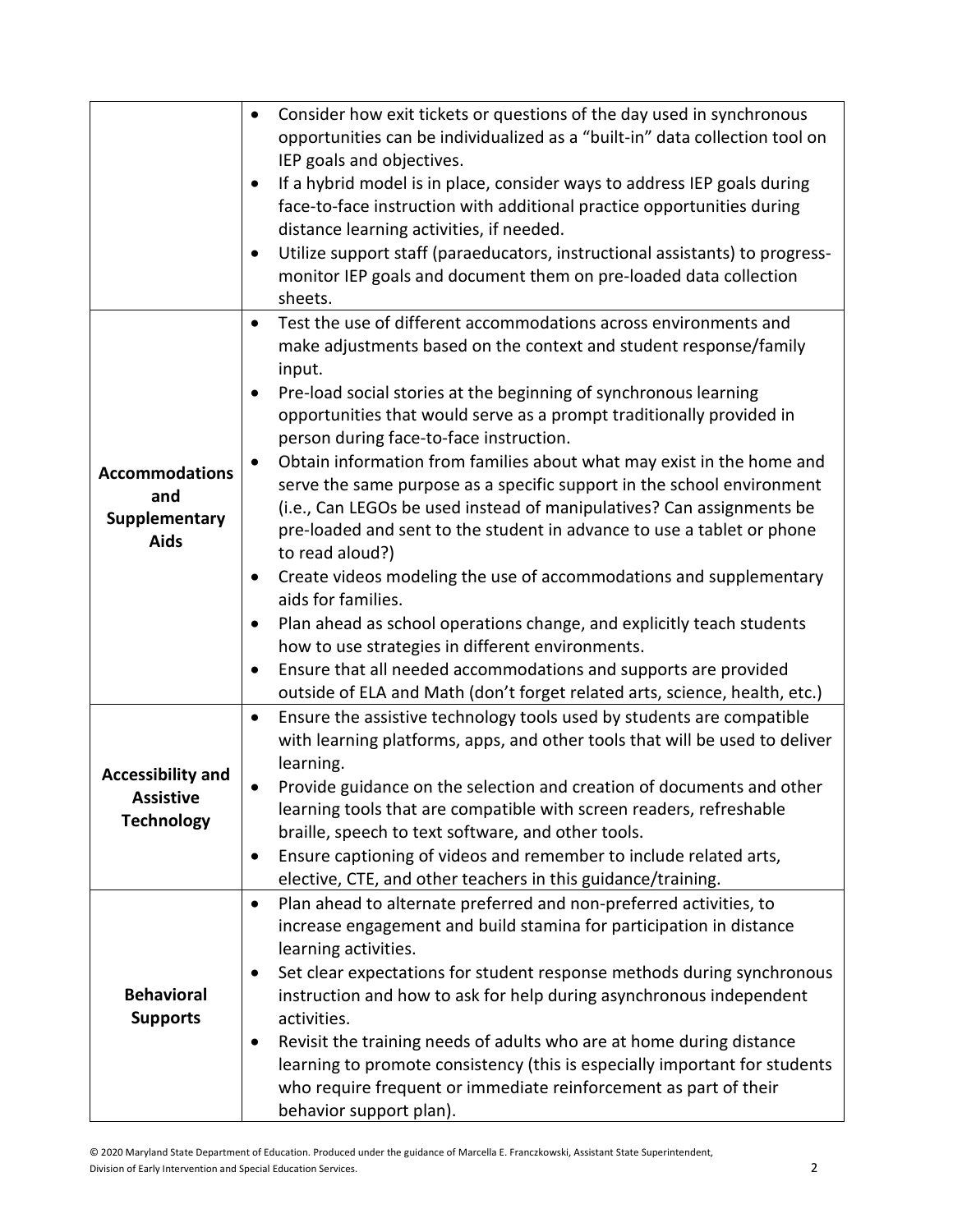|                                                             | When face-to-face opportunities are phased in, prepare students for this<br>$\bullet$<br>transition by explicit modeling and proactive expectation setting.                                                                                                                                                                                                                                                                                                                                                                                                                                                                                                                                                                                                 |
|-------------------------------------------------------------|-------------------------------------------------------------------------------------------------------------------------------------------------------------------------------------------------------------------------------------------------------------------------------------------------------------------------------------------------------------------------------------------------------------------------------------------------------------------------------------------------------------------------------------------------------------------------------------------------------------------------------------------------------------------------------------------------------------------------------------------------------------|
| <b>Synchronous</b><br><b>Learning</b><br><b>Activities</b>  | Consider ways to pre-teach or reinforce concepts before and/or after the<br>$\bullet$<br>whole group live instruction.<br>Implement co-teaching models to support students in the whole group<br>and breakout room settings, where individualized supports can be<br>delivered in small groups.*<br>Maximize the benefit for students with disabilities during synchronous<br>$\bullet$<br>opportunities by using evidence-based instructional practices such as<br>explicit instruction.<br>*For more information about co-teaching in the virtual and/or distance<br>learning environment, please refer to the following supplement to TAB #20-<br>03: Teaching/Learning and the Least Restrictive Environment in Alternative<br>Service Delivery Models. |
| <b>Asynchronous</b><br><b>Learning</b><br><b>Activities</b> | For recorded lessons, use video editing software to include visual cues,<br>$\bullet$<br>reinforcers, and other individualized supports.<br>For hard copy packets, consider ways to front-load accommodations<br>$\bullet$<br>before they are distributed (i.e., highlight keywords, add pictures to<br>support comprehension, attach an annotated or model color-coded<br>equation).<br>Build-in individualized asynchronous learning activities, taking care to<br>balance this with the amount of independent work expected to be<br>completed by all students to avoid overwork and fatigue.                                                                                                                                                            |

As staff and students continue to acclimate to new and different methods of teaching and learning, it is important to consistently monitor student engagement, participation, and progress to determine if adjustments are needed to further accelerate student progress. For additional information and tips on monitoring the progress of students with disabilities during physical school closures, please refer to the following supplement to TAB #20-03: *Tips for Formative Assessments to Guide Student Learning.*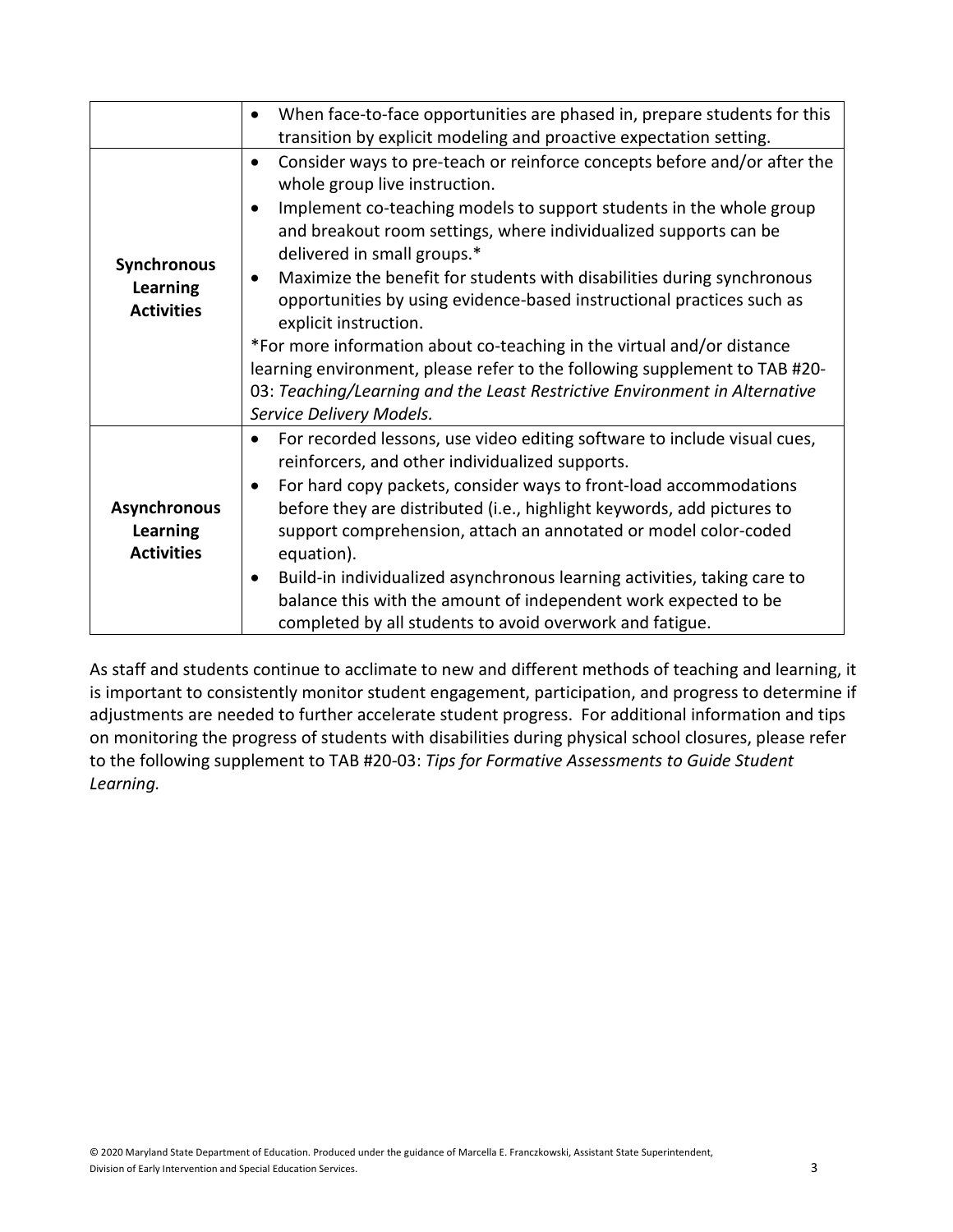## **Resources**

- Council for Exceptional Children and eLuma: [Best Practices for Educating Online](https://www.cec.sped.org/%7E/media/Files/Resources/Best%20Practices%20for%20Educating%20Online.pdf)
- Council for Exceptional Children: [Quick Take: What You Need to Know About Accessibility](https://cec.sped.org/Tools-and-Resources/Resources-for-Teaching-Remotely/Webinars/Quick-Takes-for-Teaching-Online/Quick-Take-Accessibility)
- National Center on Intensive Intervention: Using Sample Lessons to Support Continuity of [Learning During COVID-19: Tips for Educators](https://intensiveintervention.org/resource/continuity-learning-tips-educators)
- National Center on Intensive Intervention, Center on PBIS and I-MTSS Research Network: Support [Students with Disabilities at School and Home: A Guide for Teachers to Support Families and](https://assets-global.website-files.com/5d3725188825e071f1670246/5ec5b501d9dada332e1e545b_Supporting%20Students%20with%20Disabilities%20at%20School%20and%20Home-%20%20A%20Guide%20for%20Teachers%20to%20Support%20Families%20and%20Students.pdf)  **[Students](https://assets-global.website-files.com/5d3725188825e071f1670246/5ec5b501d9dada332e1e545b_Supporting%20Students%20with%20Disabilities%20at%20School%20and%20Home-%20%20A%20Guide%20for%20Teachers%20to%20Support%20Families%20and%20Students.pdf)**